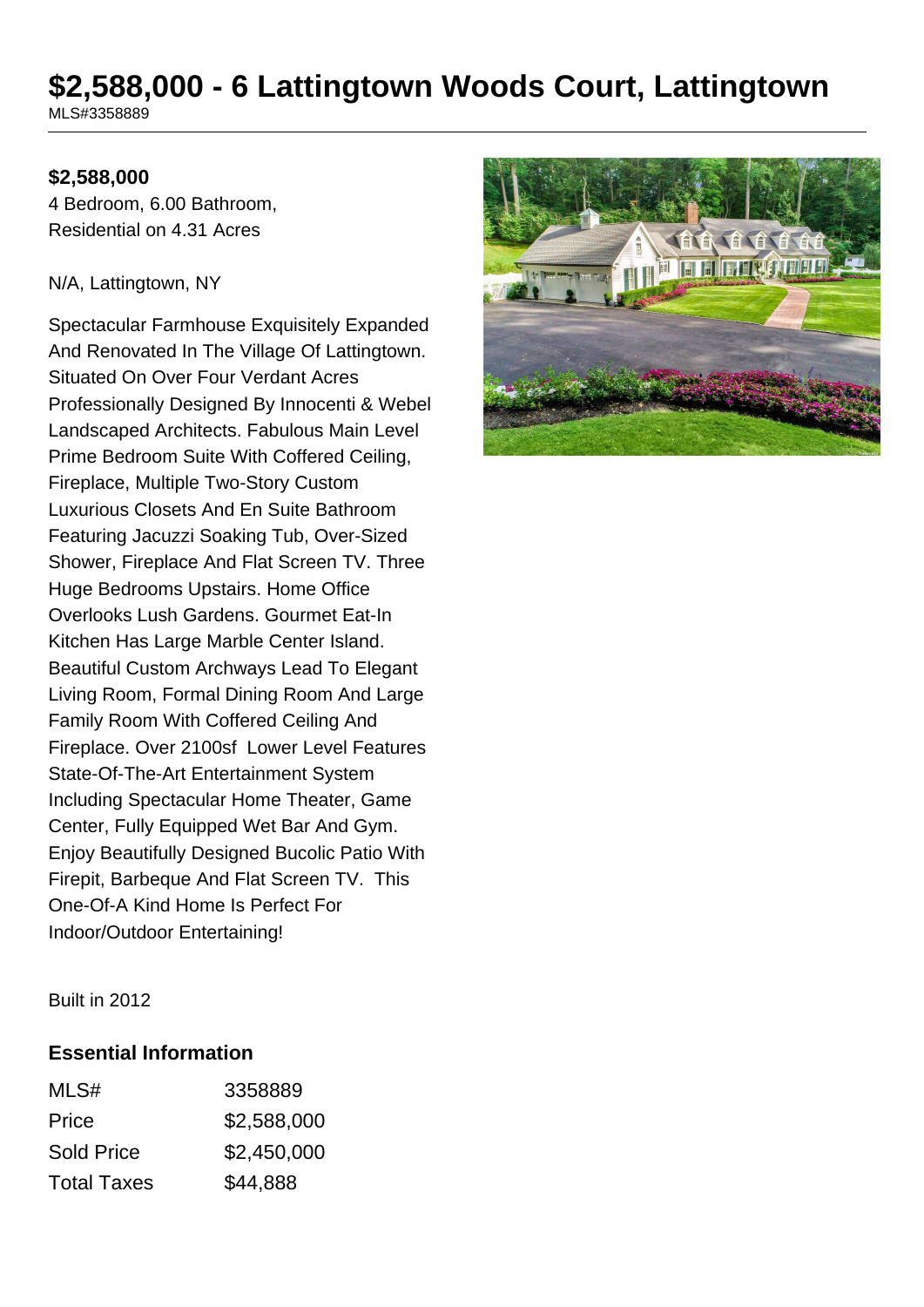| <b>Bedrooms</b>           | 4                              |
|---------------------------|--------------------------------|
| <b>Bathrooms</b>          | 6.00                           |
| <b>Full Baths</b>         | 3                              |
| <b>Half Baths</b>         | 3                              |
| Lot Square Footage187,744 |                                |
| Acres                     | 4.31                           |
| <b>Year Built</b>         | 2012                           |
| <b>Type</b>               | Residential                    |
| Sub-Type                  | <b>Single Family Residence</b> |
| <b>Style</b>              | <b>Farm Ranch</b>              |
| <b>Status</b>             | Closed                         |

## **Community Information**

| Address      | 6 Lattingtown Woods Court |
|--------------|---------------------------|
| Subdivision  | N/A                       |
| City         | Lattingtown               |
| County       | Nassau                    |
| <b>State</b> | NΥ                        |
| Zip Code     | 11560                     |

## **Amenities**

| <b>Features</b> | Wooded, Cul-De-Sec, Private                 |
|-----------------|---------------------------------------------|
| Parking         | Private, Attached, 2 Car Attached, Driveway |
| # of Garages    | 2.                                          |
| Garages         | Private, Attached, 2 Car Attached, Driveway |
| Waterfront      | <b>Beach Access</b>                         |

## **Interior**

| <b>Interior</b>          | Hardwood                                                                                                                                                                                                                                                                    |
|--------------------------|-----------------------------------------------------------------------------------------------------------------------------------------------------------------------------------------------------------------------------------------------------------------------------|
| <b>Interior Features</b> | Master Downstairs, Cathedral Ceiling(s), Den/Family Room, Eat-in<br>Kitchen, Exercise Room, Formal Dining Room, Entrance Foyer, Granite<br>Counters, Home Office, Marble Bath, Marble Countertops, Master Bath,<br>Pantry, Powder Room, Storage, Walk-In Closet(s), Wet Bar |
| Appliances               | Trash Compactor, Cooktop, Dishwasher, Disposal, Dryer, Microwave,<br>Oven, Refrigerator, Washer, Wine Cooler                                                                                                                                                                |
| Heating                  | Oil, Propane, Forced Air                                                                                                                                                                                                                                                    |
| Cooling                  | <b>Central Air</b>                                                                                                                                                                                                                                                          |
| Fireplace                | Yes                                                                                                                                                                                                                                                                         |
| # of Fireplaces          | 4                                                                                                                                                                                                                                                                           |